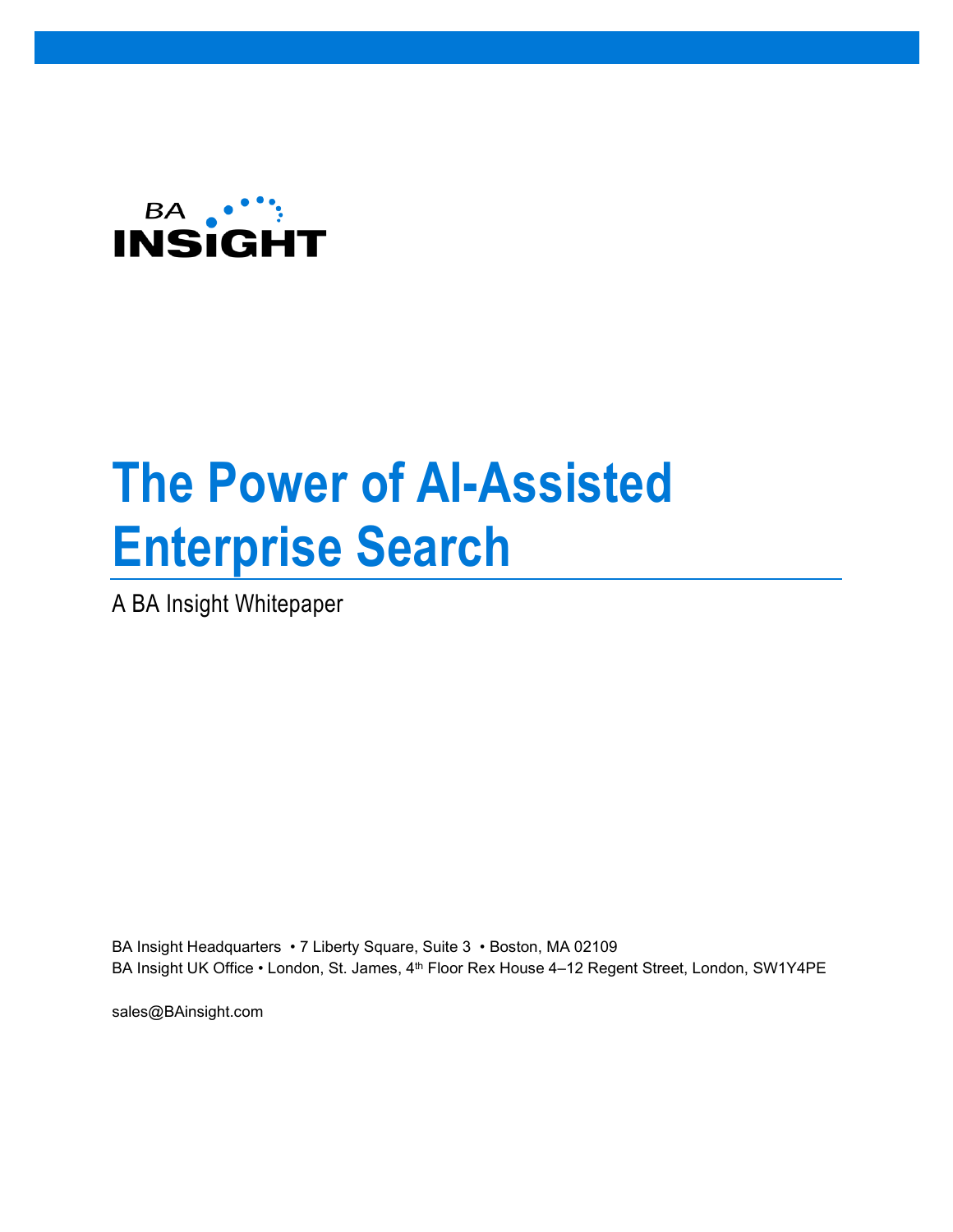#### **Table of Contents**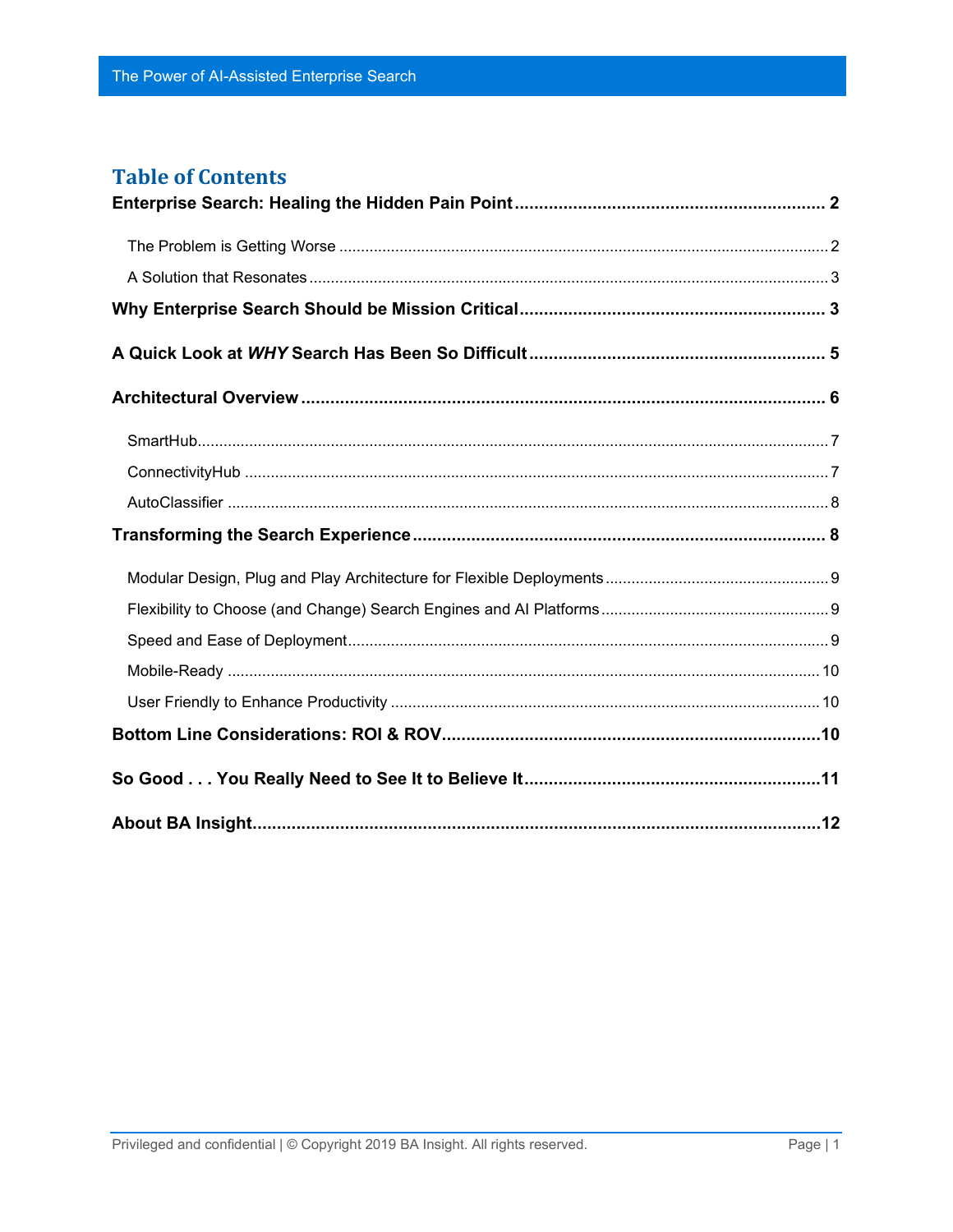# <span id="page-2-0"></span>**Enterprise Search: Healing the Hidden Pain Point**

Each day knowledge workers around the world waste an enormous amount of time searching for documents and data across corporate intranets and other enterprise infrastructure.

The same workers who can pull out a smartphone and immediately locate a nearby restaurant, or compare hotel prices around the globe, find that this type of internet search simply isn't available on their corporate intranet when traversing the many data stores within their own organizations.

Various analysts have tried to put a price tag on the lost productivity of inadequate enterprise search.

- McKinsey estimates the average employee loses about 1.8 hours a day—nearly 20% of the workweek—searching and gathering information.[1](#page-2-2)
- Analysts at IDC placed the figure at 2.5 hours a day—nearly 30% of their workweek—searching for data that should be at their fingertips. [2](#page-2-3)

You can run your own multipliers of number of employees and hourly costs, but the losses from inefficient searching is staggering—a hidden pain point.

### <span id="page-2-1"></span>**The Problem is Getting Worse**

The problem is only getting worse. Organizations have more data than ever, and it is spread across a variety of applications and data stores—on premises and in the cloud—that have defied centralized search. The challenge is how to unify search across disparate siloes ranging from Outlook to SharePoint to Salesforce to ServiceNow to OpenText to Amazon S3 to Google Drive to SQL Server and beyond.

**The Good News**: BA Insight provides the ability to deliver a unified search experience that includes results from all of your content sources. Whether you are using a platform-based search engine such as SharePoint Online/O365, SharePoint Server, or a standalone search engine such as Elasticsearch, Apache Solr, or Azure Search, BA Insight provides connectivity to enable you to deliver a single AIenhanced search environment in multiple ways:

- Single Index. If your environment is comprised of a single search engine, BA Insight connectors and SmartHub provide secure indexing and an Internet-like search experience to your users.
- Federated Indices. Sometimes creating a single index simply isn't practical. Content repositories such as Box can house massive numbers of files, many of which are useful only to their owners; data residency restrictions can mandate that documents remain in their country of origin; existing

<span id="page-2-2"></span><sup>1</sup> https://www.mckinsey.com/industries/technology-media-and-telecommunications/ourinsights/the-social-economy

<span id="page-2-3"></span><sup>2</sup> https://www.scribd.com/document/70230854/IDC-on-the-High-Cost-of-Not-Finding-Information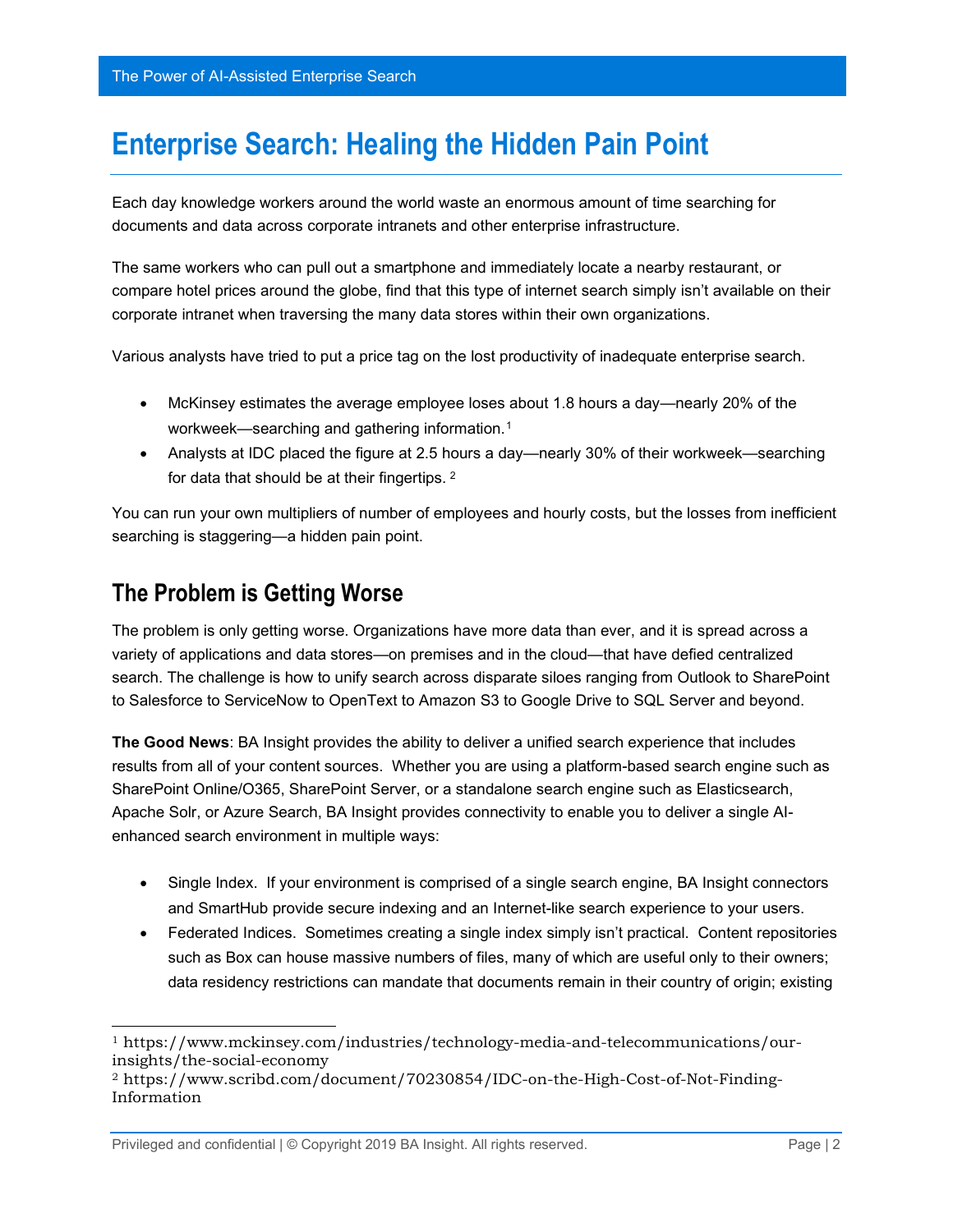search applications may use different search engines. Whatever the reason, BA Insight products allow users to seamlessly search across multiple indices and receive a single set of results.

### <span id="page-3-0"></span>**A Solution that Resonates**

Before taking a look at why Enterprise search is mission critical, and at our extremely efficient modular architecture for facilitating enterprise search, it's important to point out that our solution is so effective that it has already been adopted by:

- 3 of the 4 top Consulting Firms
- 6 of the 10 premier Biopharmaceutical Companies
- **5** of the 10 largest Law Firms
- 4 of the 10 leading American Oil and Gas Companies
- Equally, we have over 30 small and mid-sized customers with the number of users as low as 200

125+ companies use BA Insight to enhance enterprise search for more than 3.5 million users.

All of this is to say, when you choose BA Insight, you are in good company.

# <span id="page-3-1"></span>**Why Enterprise Search Should be Mission Critical**

Business runs on information. The degree to which knowledge workers can access the documents and data they need to make informed decisions and power their work is a gating factor on their productivity. Yet, too often this information is simply too difficult to find.

The best way to appreciate the value of efficient search is to consider the many ways in which existing hidden—data can provide value. Consider a sales representative preparing a presentation for a new customer interested in purchasing an irrigation system for their water-constrained golf course in Arizona. The course has a full 18-holes plus a short 9. The sales rep knows a colleague has created presentations in the past for a similar course in another state but isn't sure who to ask, or where their documents would be.

#### **From RFPs to PowerPoints**

The same goes for anyone involved in responding to an RFP, or who wants to save time in creating a PowerPoint by finding what others have created for similar clients. Or, someone who needs to find data from disparate application stacks or databases.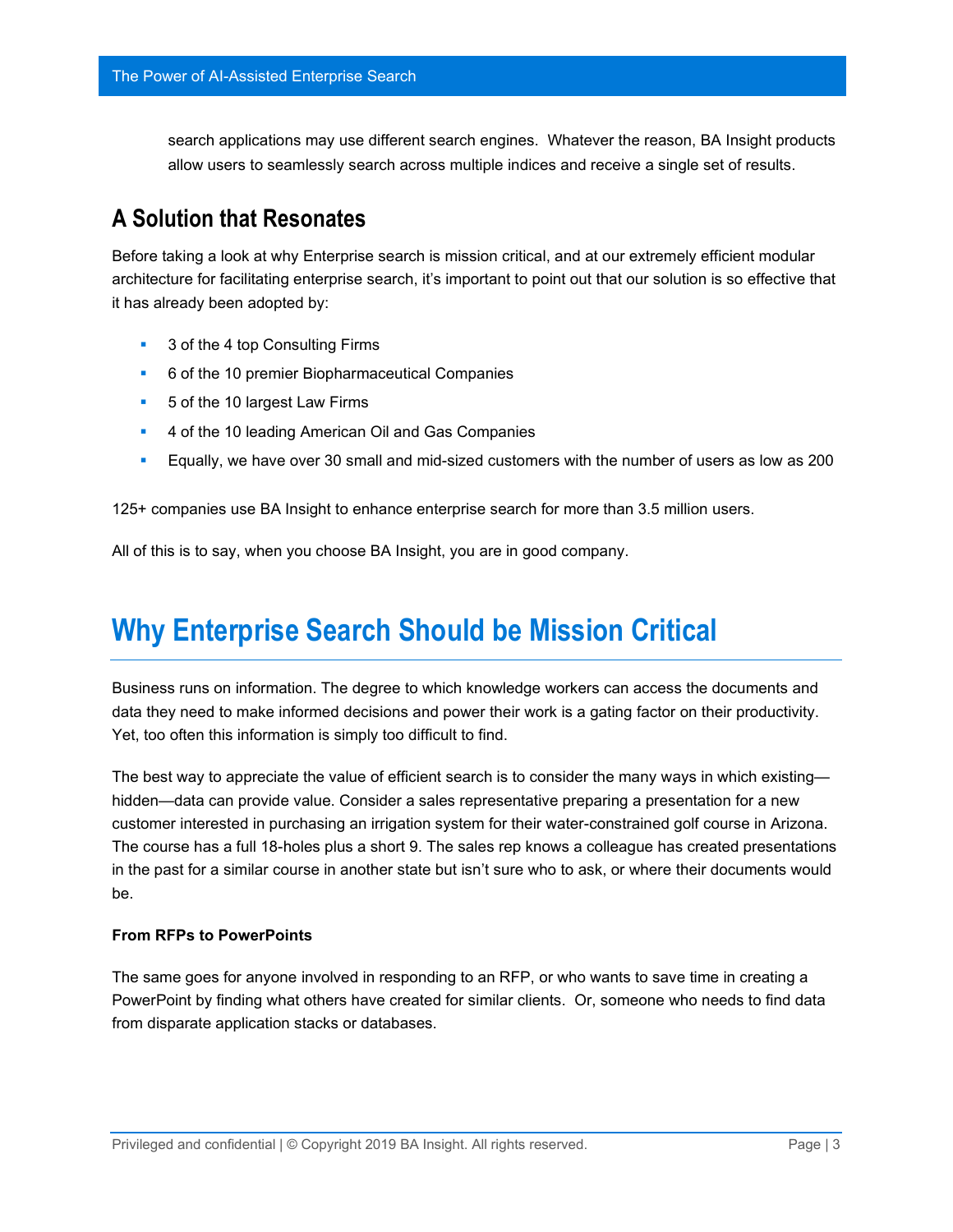

*Figure 1. Companies of all sizes in all industries can benefit from a great enterprise search solution.*

A lot of time is expended simply finding out who has the right knowledge or experience to draw onto a team or to simply confer with. Time can be lost whenever someone is asked to access and navigate a data store they don't normally use. That could be an HR system that an employee might only need once or twice a year, or it could be information that—unknown to the user—is sitting out on your Salesforce application or on a cloud-based file server, or sitting in a maze of their own e-mail folders.

The growing use of social media, big data analytics, and video communication means that information can be unstructured or semi-structured in addition to traditional structured data.

#### **Search Empowers Employees**

The faster and more precisely an organization can support enterprise search, the better they will be able to empower their employees and meet the needs of their customers. This is why enterprise search is mission critical. Enterprise search provides a significant competitive edge.

The more data we have, the greater the value an organization can harvest—but only if the information is readily available from an integrated, centralized search environment, which is what BA Insight provides.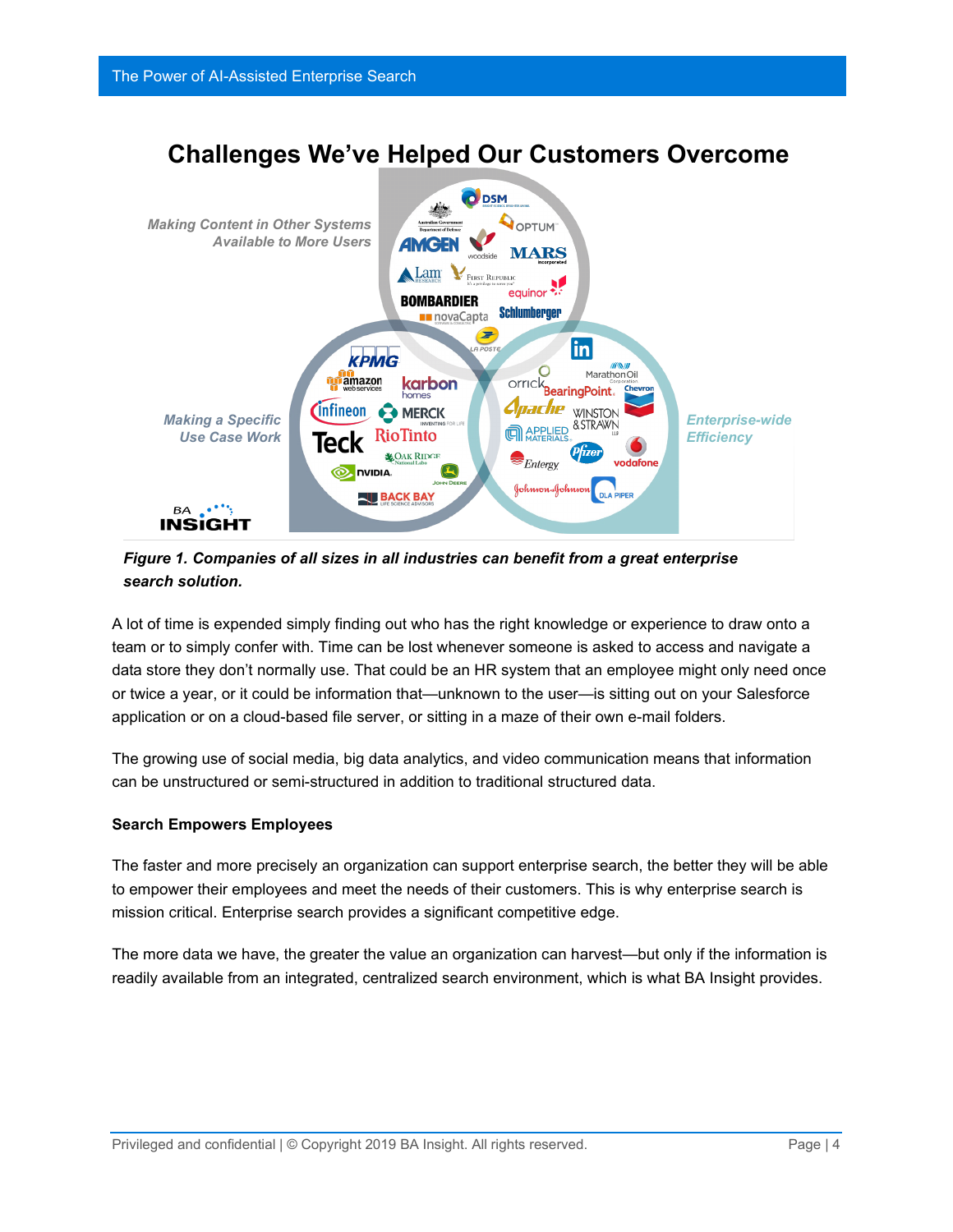# <span id="page-5-0"></span>**A Quick Look at** *WHY* **Search Has Been So Difficult**

"Why can't I just Google it?"

.

Internet search engines like Google and Bing instantaneously dive through a world of data and emerge with impressive results. So, a common complaint from knowledge workers is: Why can't we do this across our intranet?

The answer, of course, is that internet search engines are dealing with . . . the internet, that universe of sites that are built to be open to all. Each page is meticulously tagged to be findable, behind the scenes there are administrators tuning relevancy. AI is used in multiple ways ranging from natural language interaction to tagging images so that they are findable. Intranets, on the other hand, have historically been quite different. They involve a variety of systems, there is little to no tagging, and not only do users have to find documents, but also the specific pages within the documents, and nothing is available except keyword search. To make matters worse, intranets have to provide role-based access in a secure manner that enforces policy and safeguards intellectual property.

Add to that the diversity of architectures and platforms, and the real scope of the problem becomes clear. An organization may have dozens—or even hundreds—of line of business applications and data stores running on different operating systems, utilizing different database management systems, all requiring their own code and protocols to support search.

One legal firm, now benefitting from our BA Insight AI-assisted search environment, needed to unify search across six different content storage platforms and also needed to support search across multiple languages.

#### **Traditionally: Massive Development and Systems Integration**

Traditionally, such unification projects require a massive development and systems integration effort usually with large, dedicated staff to continually troubleshoot as applications within the enterprise are updated or in other ways develop search integration problems. Additional complexity is introduced by the need to apply role-based access, compliance policy, and security enforcement across all the accessed applications and data stores.

In most cases such integration projects are either not undertaken or incompletely executed, leaving knowledge workers dissatisfied, so they go back to the time-consuming task of running multiple searches against multiple disparate applications and data stores—with a vast value of information simply remaining hidden, or just giving up and reinventing the wheel.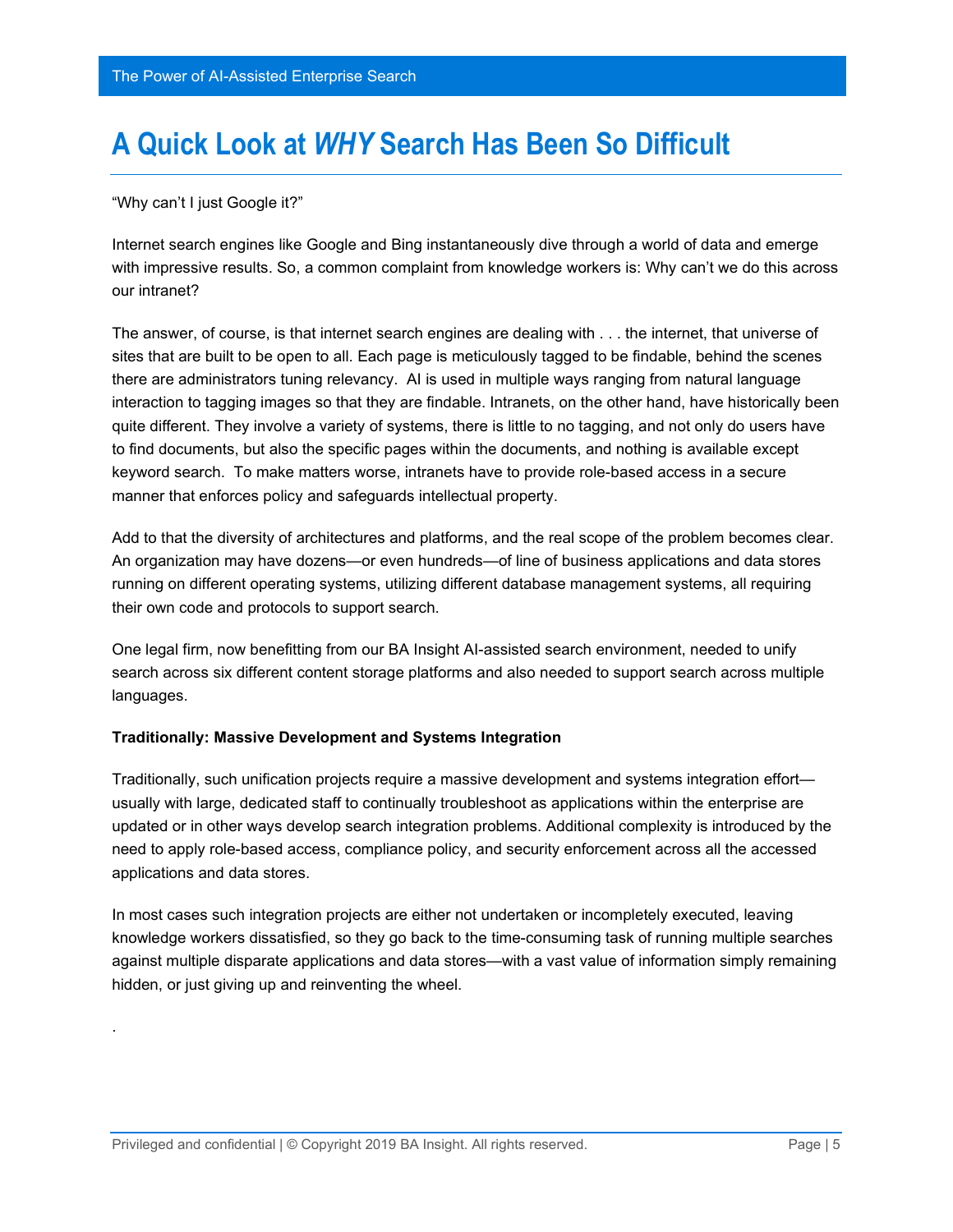# <span id="page-6-0"></span>**Architectural Overview**

BA Insight provides a search environment that unifies disparate applications and data stores both by the creation of a single unified search index containing information from multiple systems, and the ability to search across multiple search engines. This removes the pain, frustration—and time sink—from enterprise search. One of its great strengths is that BA Insight isn't a search *engine*, but a platform that creates a more powerful, comprehensive search environment, supporting whatever search engines you currently use, as well as search engines you would like to add. It does this with a robust architecture to facilitate connections, as well as automated tagging technology to make searches more relevant for individual users.

To get a better idea of how our modular search environment works, here's a quick look at some of our core elements—all of which can be deployed either as individual modules or combined for a more complete solution. Our modular architecture makes it easy to implement only the pieces that address your most pressing needs. Of course, once our customers experience the value of one module, they are generally eager to add the others.

• Our core modules are SmartHub, ConnectivityHub, and AutoClassifier.



*Figure 2. SmartHub overview, showing integration with ConnectivityHub and AutoClassifier.*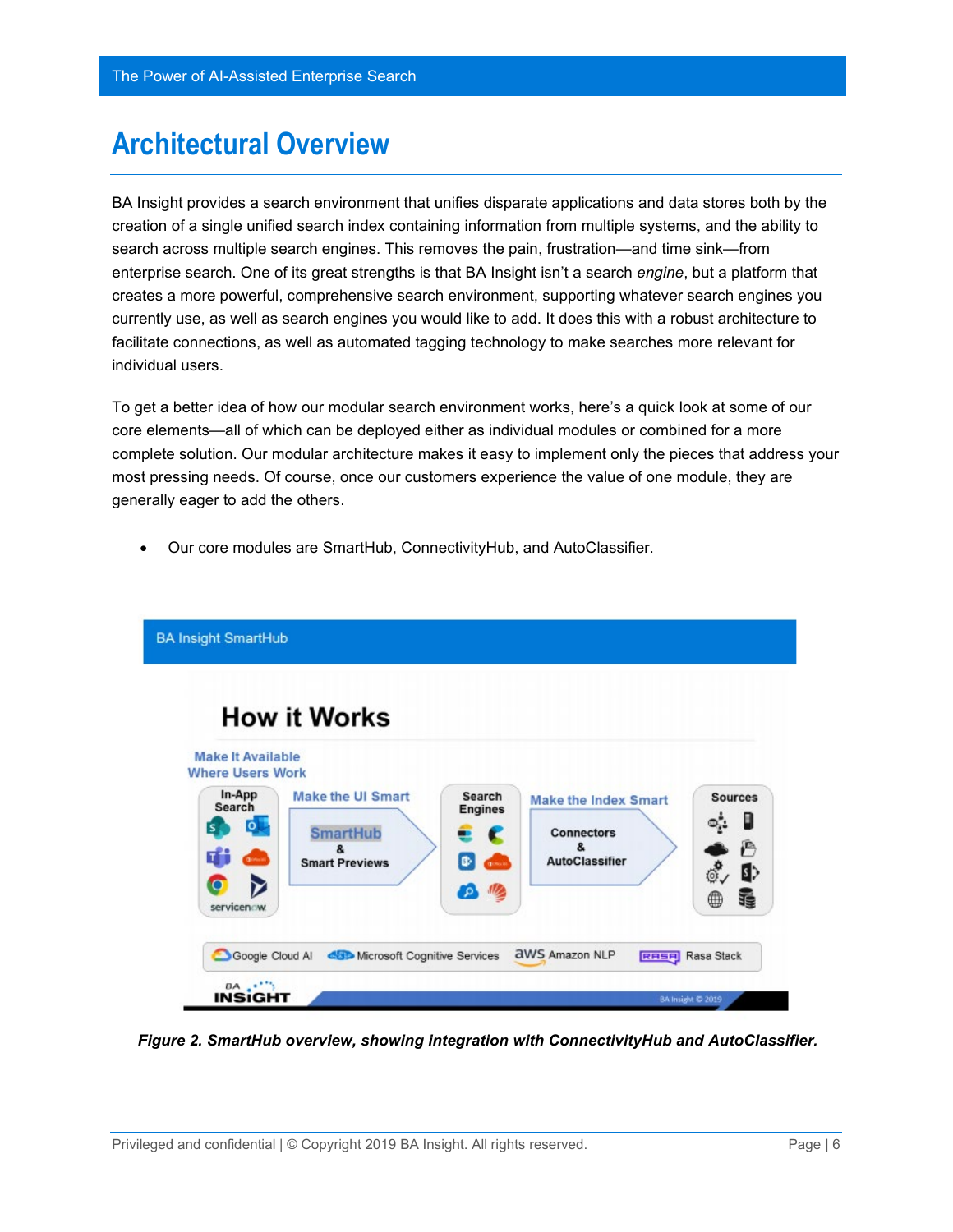#### <span id="page-7-0"></span>**SmartHub**

SmartHub is at the heart of our AI-driven platform that modernizes enterprise search, enabling you to deliver an internet-like, personalized, and highly relevant search experience to your users. SmartHub accomplishes this by creating an integrated enterprise search environment. This environment allows organizations to use whichever search engines they like—including multiple search engines—while connecting to whichever applications and data stores an organization chooses to make available for search.

The result is that a user can enter a single query, which behind the scenes is being executed on different search engines against all required applications and data stores—with the results presented as a unified set of relevant hits.

Out of the box, SmartHub integrates with five different search engines and three different AI platforms with more to come. SmartHub also provides immediate integration with SharePoint, Teams, ServiceNow, Salesforce, Dynamics, and Outlook which delivers access to enterprise search directly within those applications. SmartHub even allows you to plug into your own custom UI.

Easy to deploy, SmartHub sits on an IIS server and combines AI and machine learning, with an admin console and tunable user interface to greatly enhance the relevancy of search results. SmartHub query processing is enhanced by index orchestration, natural language processing, AI-driven relevancy, machine-learning bots, analytics and reporting to ensure users get the information they need without having to wade through irrelevant findings.

This is how users—who otherwise would have to search applications separately—can now launch a single search query against core applications such as Exchange, Teams, Dynamics, Salesforce, ServiceNow, SiteCore, and a world of other line of business applications.

You can find the wealth of SmartHub features on our website using [this link.](https://www.bainsight.com/smarthub/)

## <span id="page-7-1"></span>**ConnectivityHub**

ConnectivityHub is our highly scalable, purpose-built platform upon which we build indexing/ingestion connectors for business and enterprise systems to connect with your choice of Elasticsearch, Elastic Cloud, Elastic Cloud Enterprise, Amazon Elasticsearch, SharePoint Server, SharePoint Online and Solr.

Our connectors create a unified search index to provide your users with a single place to find information from all the sources they need while respecting security entitlements placed on content in those sources.

From an architectural standpoint, our connectors are responsible for pushing content into the any of the search indexes mentioned above. The connectors handle mapping of all of the security attributes associated with content to ensure that as data goes into the index, it includes the required information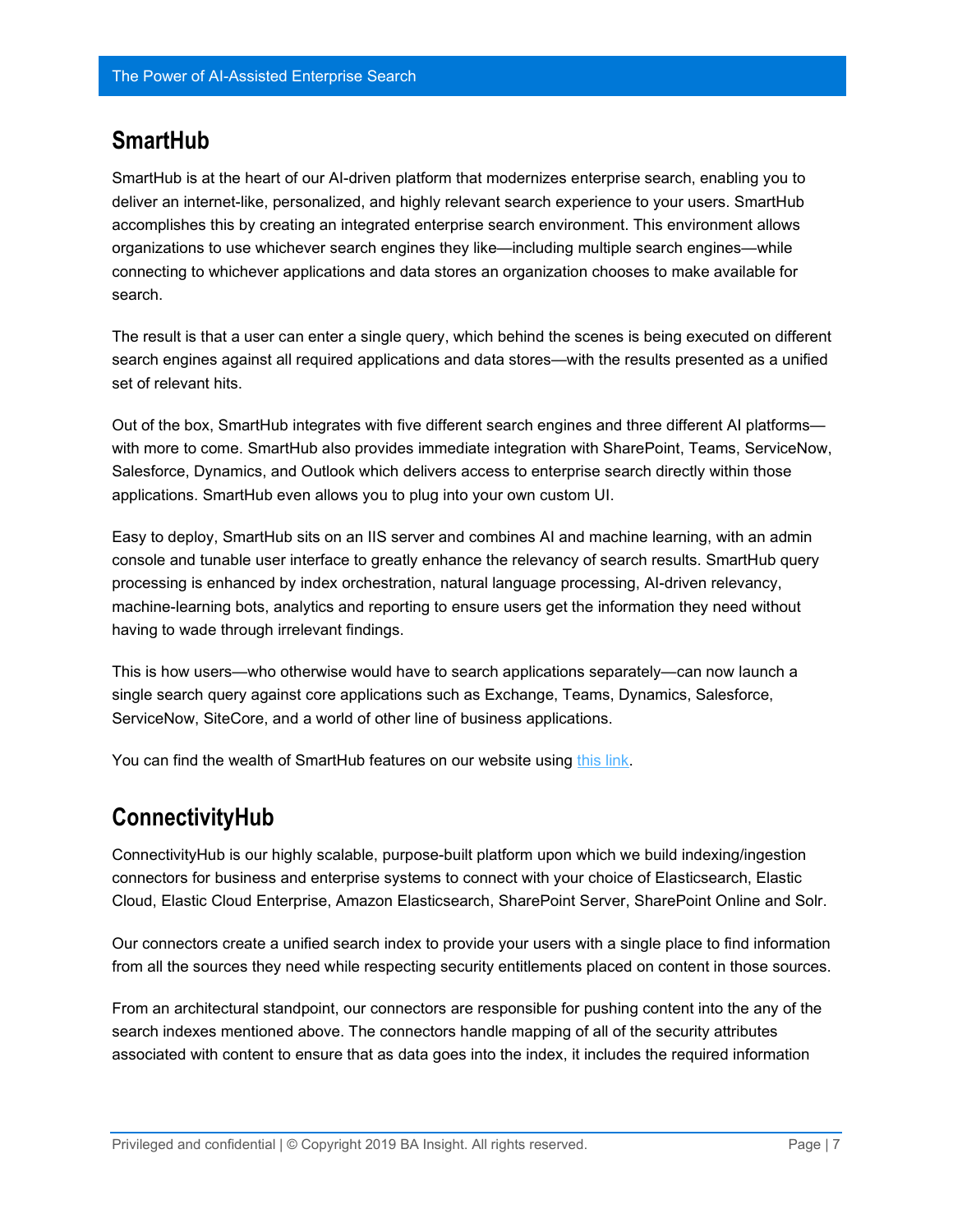that determines who has access to see it. This full fidelity security helps ensure that only people who are allowed to see things are going to get those back in their search results.

The latest list of our connectors is on our website and you can see them using [this link.](https://www.bainsight.com/indexing-connectors-for-elasticsearch/)

When coupled with BA Insight's SmartHub, ConnectivityHub breaks down the traditional boundaries of enterprise search, providing users with policy-based access across your organization.

You can see list of ConnectivityHub features in our whitepaper using [this link.](http://www.bainsight.com/wp-content/uploads/2018/10/ConnectivityHub-and-ElasticSearch.pdf)

#### <span id="page-8-0"></span>**AutoClassifier**

To make search work, information must be tagged. Our AutoClassifier uses a combined AI-driven and rules-based approach to automatically extract metadata from documents, databases, and other records removing the burden of tagging from users, for both new and existing content. AutoClassifier can also generate metadata and create tags for images, videos, audio, and other non-traditional information sources. It seamlessly integrates with Natural Language Processing from Amazon, Microsoft or Google platforms to generate content summaries.

In conjunction with our ConnectivityHub, AutoClassifier performs the tagging process at indexing time, to any of the search engines we support, providing a smart index that has security mapped and content tagged. BA Insight's SmartHub can leverage the data intelligence created by AutoClassifier to enable hyper-accurate search results; personalized, predictive and proactive delivery of content to users; and a complete framework for data segmentation and analysis across all enterprise data.

AutoClassifier features can be found on our website using [this link.](https://www.bainsight.com/classification/)

## <span id="page-8-1"></span>**Transforming the Search Experience**

SmartHub, ConnectivityHub, and AutoClassifier provide a transformative, AI-driven search experience to your organization and deliver a number of benefits to the IT organization including:

- Secure, modular, plug and play architecture for flexible deployments
- Flexibility to choose (and change) search engines and AI platforms
- Speed and ease of deployment
- Mobile-ready search experience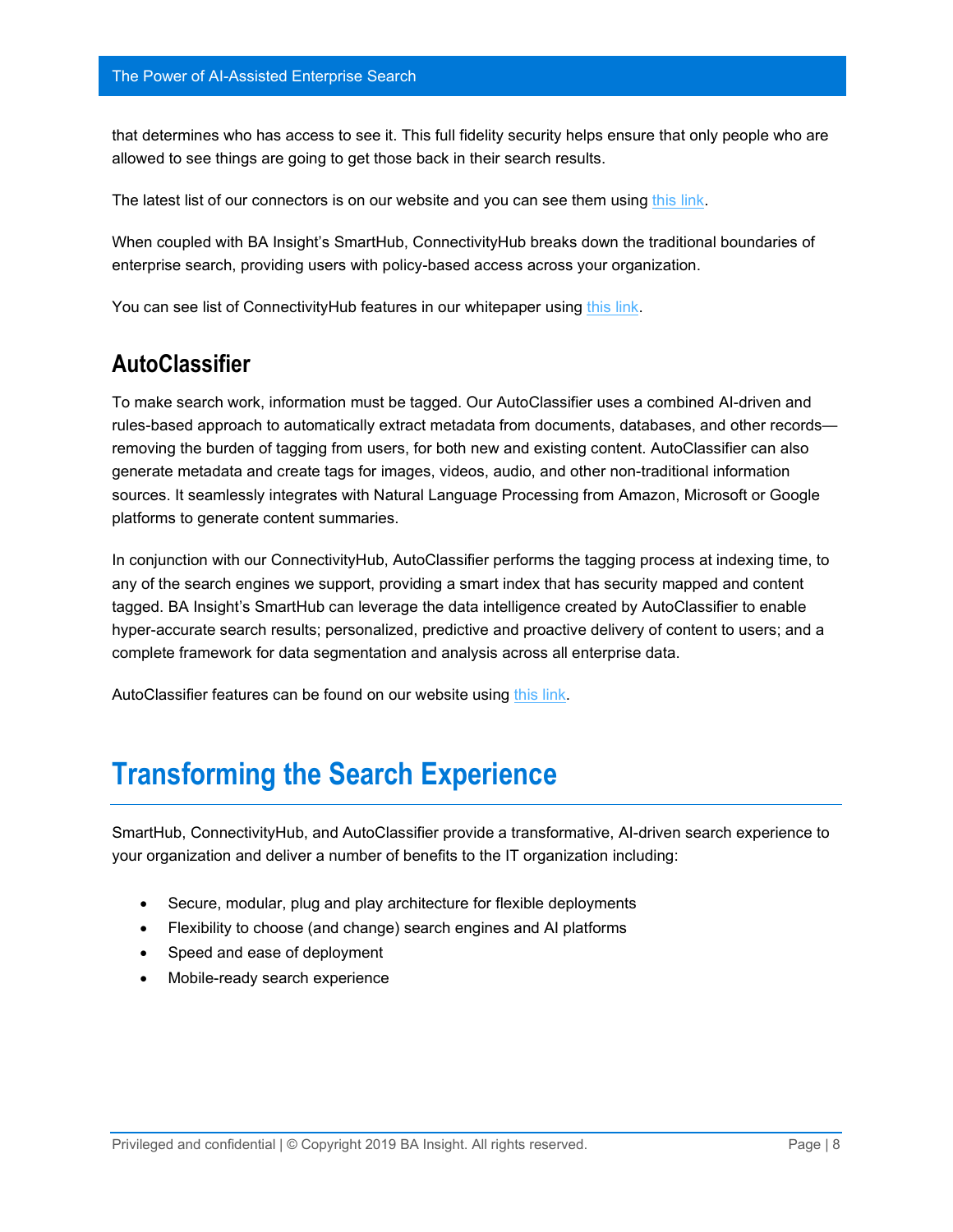#### <span id="page-9-0"></span>**Modular Design, Plug and Play Architecture for Flexible Deployments**

Customers greatly appreciate the modular design of our product portfolio. They value being able to use one, two or many components to create the solution that meets their requirements. This is different from deploying a larger, complicated platform where less than 50% of the functionality is used.

. Some examples are:

- **Extending Reach with Connectors**. Some of our customers are happy with their existing SharePoint or other search environment, but they want to integrate additional sources such as ServiceNow or Salesforce. They purchase one or more connectors to solve their problem.
- **Improving Tagging with AutoClassifier**. Some of our customers use AutoClassifier as a standalone product to automatically apply meta data to SharePoint or O365 content, and some use it with connectors to add meta data so that users can get precise results. Either way, AutoClassifier provides rich tagging capabilities—including incorporating an organization's custom taxonomies and using machine learning to enhance tagging precision.
- **Accessing Multiple Search Engines**. Some customers begin their journey with us by purchasing SmartHub to give users a more robust and user-friendly search experience with O365, Elastic, Azure, or Solr as their search engine to build a specific application or deploy enterprise-wide. Of course, when you combine SmartHub, Connectors, and AutoClassifier, you have a perfect "better together" solution. But an enduring value of BA Insight is the ability for organizations to begin their deployment on a modular basis.

## <span id="page-9-1"></span>**Flexibility to Choose (and Change) Search Engines and AI Platforms**

With technologies as dynamic and fast moving as search engines and AI, organizations shouldn't allow themselves to get locked into closed solutions.

Our portfolio supports five search engines (Azure Search, Elasticsearch, Microsoft 365, Microsoft Search, and Solr); four AI platforms (Rasa, Microsoft Cognitive Services, Google AI, and Amazon AI); and it can run in the environment of your choice (on-premise, AWS, Azure, etc).

### <span id="page-9-2"></span>**Speed and Ease of Deployment**

Our software-centric approach reduces the average implementation to less than 30 days. We *partner* with your team to help implement a solution that exceeds expectations. The concept of partnering with your team during implementation is a core part of our philosophy of making you independent of us, bringing the total cost of ownership down.

Obviously, we're still here for our customers, and we provide ongoing support, but we want organizations to have their own expertise. Our customers appreciate the autonomy and immediacy with which they can take action.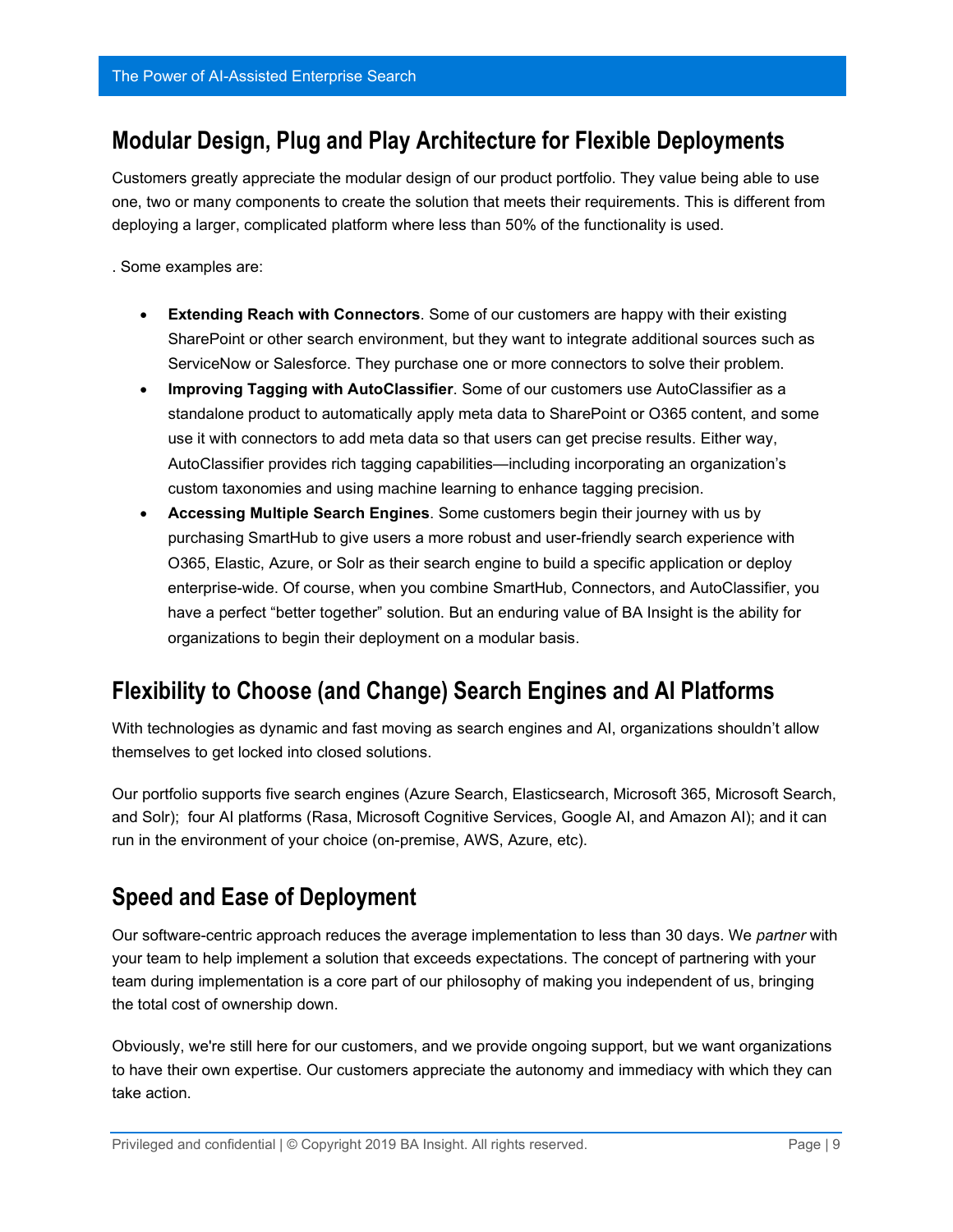#### <span id="page-10-0"></span>**Mobile-Ready**

As the whole world seems to be leaning heavily towards mobile, our search technology is designed for on-premises, cloud, and mobile deployment. Out of the box we are mobile ready, helping you to extend the power of search into the field.

### <span id="page-10-1"></span>User Friendly to Enhance Productivity

SmartHub provides a number of user-friendly features that enhance productivity, including features we've already noted such as Type-Ahead and use of natural language processing, AI, and machine learning that combine to provide a smart-search environment where people can find the information they need without the frustrations of typical search. Our fully customizable UI means that organizations can blend powerful SmartHub into the look and feel of their intranet environment so it appears as simply another service.

UI can also be customized to meet the exacting needs of different workgroups, as well as further customized for individual users as SmartHub AI continually works in the background to refine search based upon individual use.

# <span id="page-10-2"></span>**Bottom Line Considerations: ROI & ROV**

We began our paper with a look at what McKinsey and IDC had to say about the enormous amount of time spent on searches (with McKinsey estimating 20% of the workweek was spent searching and gathering information, and IDC placing it at nearly 30%).

Exacting ROI figures are difficult to generate because historical data of knowledge workers does not exist, and there is a variability between individuals, work habits, job types, and a world of other variables. For illustrative purposes, you could take even very conservative figures and still emerge with huge potential.

**For example**: If 50% of employees saved 5 just minutes a day from a more efficient search solution, and you have 1,000 employees, you come up with figures like these:

- Total time saved of 2,500 minutes per day, or about 42 hours.
- This multiplies out to 12,500 minutes per week, and approximately 600,000 minutes (10,000 hours) per year.
- Multiply that 10,000 hours by \$50 (about what a \$100k per year employee earns per hour) and this equates to \$500,000 per year from saving just half of those 1,000 employees 5 minutes per day in their searching efforts.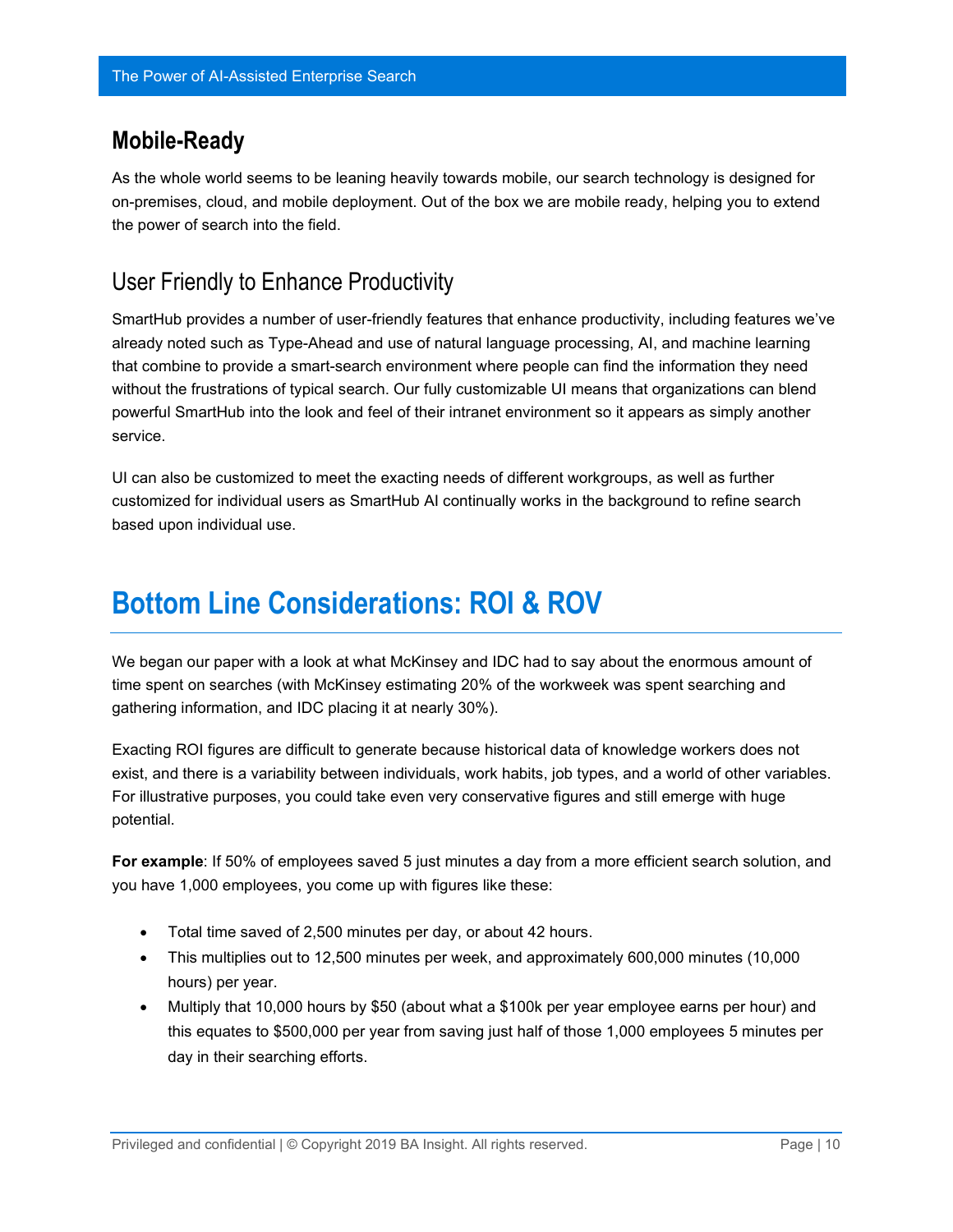• You can multiply all the above by 2,000 employees, or 10,000, and the value of even the most modest of improvements is manifold. And, of course we believe that SmartHub, ConnectivityHub, and AutoClassifier combine to provide far greater value than that 5 minute savings.

Turn to return on value (ROV) and the potential gains are even greater as you consider employee productivity, effectiveness, and job satisfaction. Giving employees a great search environment makes their lives easier, boosting performance and job satisfaction.

Some examples to consider for ROV include:

- **Increased employee satisfaction**. Workers who can readily find the information they need to do their jobs are naturally happier and more productive. Company image can only improve as workers present a more positive face to the world.
- **Increased customer satisfaction**. Customers who interact with well-informed employees receive the information they need more quickly and have a better overall customer experience.
- **Employee loyalty and commitment**. Employees who feel that their employer invests in their success exhibit a higher degree of loyalty than those who don't.
- **Employee engagement and contribution**. When employees are productive and happy, they contribute more and make the company a better place to work.
- **Decreased dependency on a few experts for information**. This enables those few experts to produce more rather than answer repetitive questions.
- **Global availability of knowledge and expertise**.

BA Insight can enhance ROI and ROV by helping you unlock a new world of search, a place where your people can harness knowledge more efficiently and more creatively to better achieve business goals.

# <span id="page-11-0"></span>**So Good . . . You Really Need to See It to Believe It**

SmartHub, ConnectivityHub, and AutoClassifier are powerful search tools on their own and provide an amazing better-together platform when combined. To fully appreciate how this can help your organization soar, we would love to provide you with a demonstration—using your own data.

To schedule a demonstration—online or in person—please give us a call at +1.339.368.7234, send an email to us at [sales@BAinsight.com,](mailto:sales@BAinsight.com) visit our website at www.bainsight.com, or follow us at @BAinsight.

We look forward to working with you.